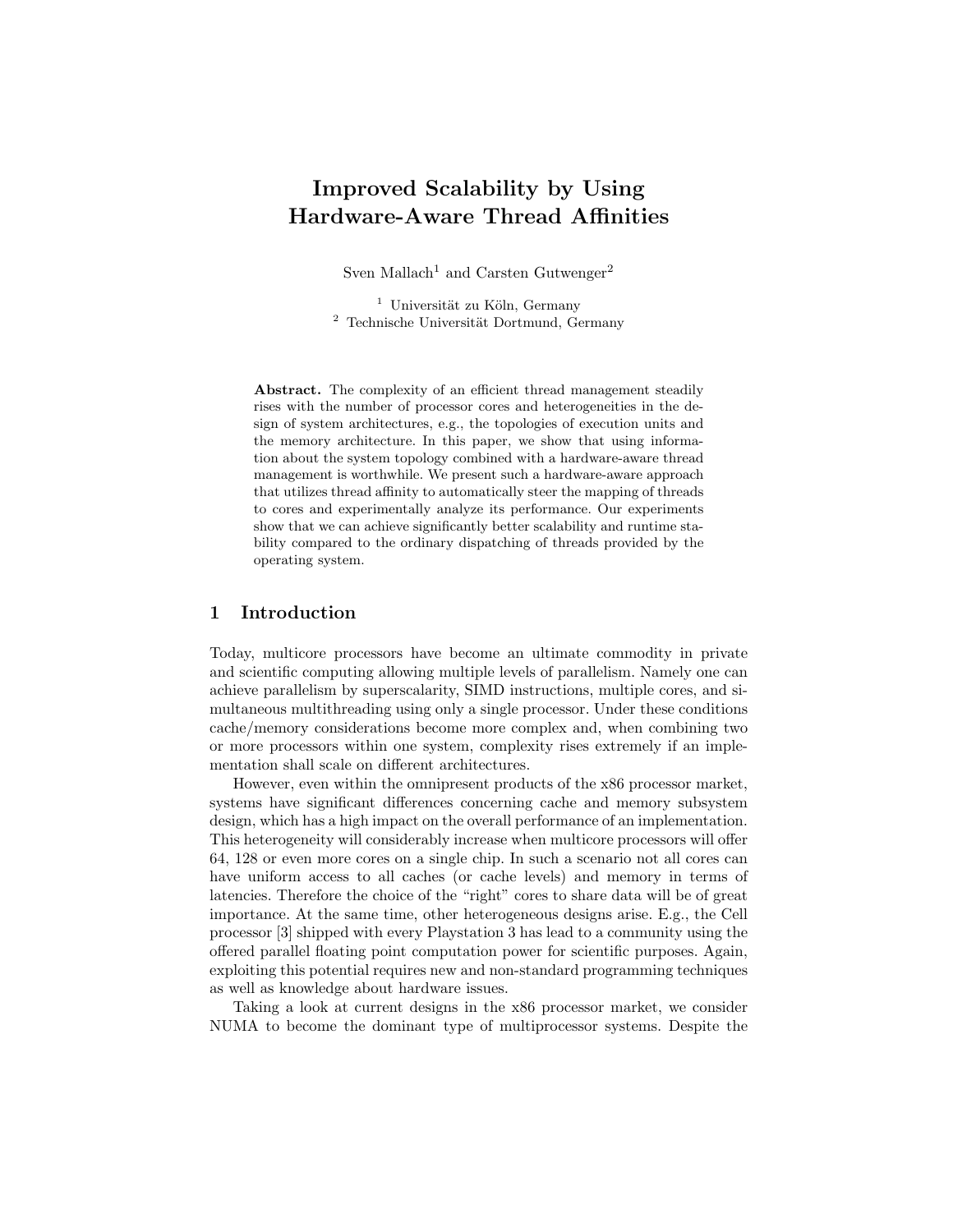never ending discussion whether explicit (hand-tuned) or implicit (compilerdriven) parallelism is the better strategy, hardware details have to be taken into account in order to achieve good scalability. This fact makes it hard for parallelized implementations to perform reasonably in general.

In this paper, we present a *hardware-aware* thread management using *thread* affinity as a key concept and analyze its performance. Our goal is to show that the effort to investigate the underlying system topology and properties in combination with a steered mapping of threads to execution units is worthwhile. When discussing parallel implementations, it is often argued that they lead to less "determinism" in terms of running times. In contrast to that we will show in our experimental analysis that the controlled dispatch of threads results in much more stable and reliable scalability as well as improved speedups.

Thread affinity is not an entirely new idea. Studies which propose its use within OpenMP-driven programs can be found, e.g., in [10]. The authors in [9] use affinities to prevent interrupt handling routines to be executed by different cores. Further, autopin [5] is an application that already binds threads to execution units in order to optimize performance. However, autopin asks the user to specify possible bindings which are then successively applied to find out the superior one. This requires detailed knowledge about the underlying hardware. Moreover, the implementation of the hardware performance counters used for evaluation is not yet standardized. Reading them out needs modified kernels and their values can be influenced by other processes. Additionally, the time needed for the optimization process is high compared to the runtime of typical small algorithmic tasks on relevant input sizes as we will show here. In contrast to that, the presented approach tries to exploit operating system (OS) calls as well as processor instructions to retrieve topology information automatically.

The remainder of this paper is organized as follows. In Sect. 2, we describe the differences in common memory subsystem and processor designs in detail. Sect. 3 presents our hardware-aware thread management. We explain how the respective strategies are implemented using thread affinity. In Sect. 4, we evaluate the sustained performance when applying the proposed strategies and compare them to the performance achieved when leaving the full responsibility to schedule threads to the OS. We will conclude on our approach in the last section.

# 2 Hardware Preliminaries

The central difference between todays multiprocessing designs is their way of accessing the memory. Besides uniform systems, like SMP (symmetric multiprocessing), the number of non-uniform memory architectures (NUMA) steadily increases. In SMP systems (see Fig.  $1(a)$ ), we have a single amount of physical memory shared equally by all execution units, and one memory controller that (sequentially) arbitrates all incoming requests. Not necessarily, but in general, this implies that all processors are connected to the controller via a single bus system called front side bus (FSB). The main advantage of this design is that data can be easily shared between processors at equal cost. The disadvan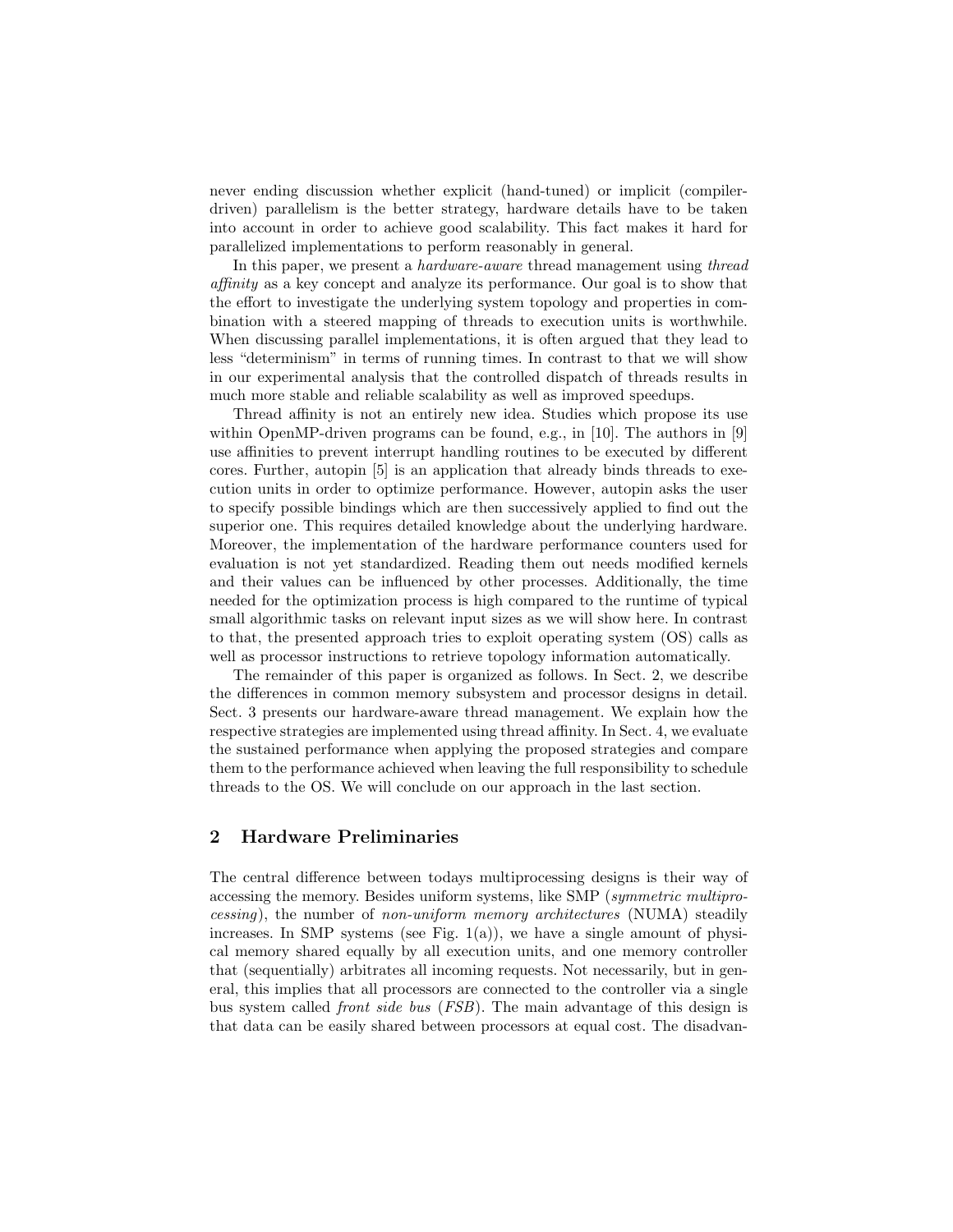tage is that it does not scale for arbitrary numbers of processors, since memory bandwidth quickly becomes a bottleneck if multiple processors require access simultaneously. In contrast to that, scalability is the most important design target of NUMA systems; see Fig. 1(b). Each processor has its own memory banks, its own memory controller, and its own connection. The drawback shows up if one processor needs access to data stored in a memory bank controlled by a different processor. In this case considerably slower connections between the processors have to be used to transfer the data. This can lead to a significant performance loss if an algorithm or thread management is not able or not designed to keep data local to processors.



Fig. 1. Typical memory system topologies.

# 3 Hardware-Aware Thread Management

#### 3.1 Hardware Awareness

We consider now SMP and NUMA systems with multicore processors, i.e., we have not only parallelism between processors but also *within* each processor. For simplicity of presentation, we use the terms *core* and *execution unit* as synonyms, even though in case of simultaneous multithreading hardware-threads would represent multiple execution units on one core. Due to the different extent of locality we have to treat SMP and NUMA in different ways if we are to share data and to synchronize threads. Therefore we are interested in controlling which thread runs on which core, and—at any time—to be able to pick the best processor core for the current job that is to be processed. For this purpose, our hardware-aware thread management tries to gain as much topology information as possible, e.g., how many cores exist and which of them are placed on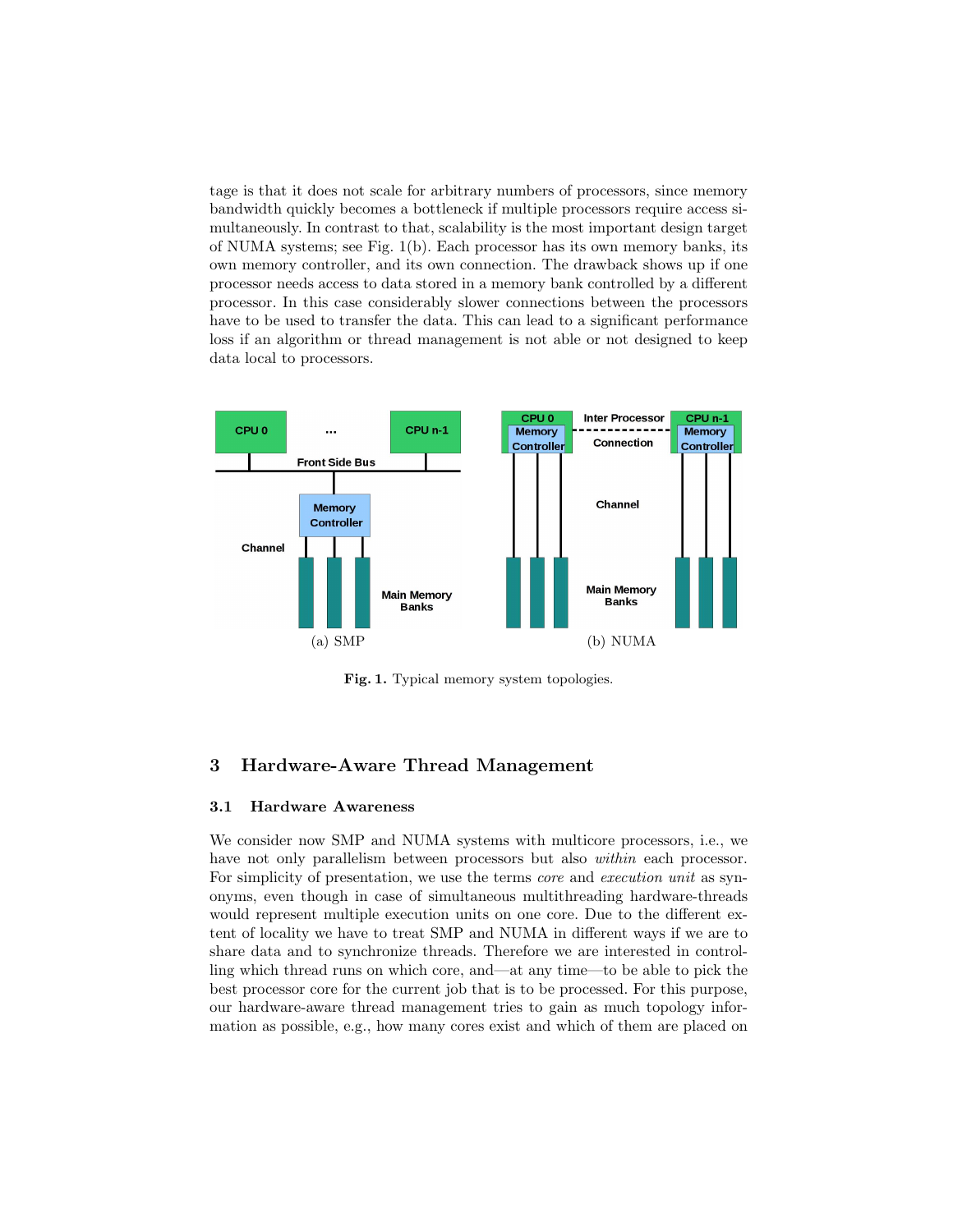the same processor chip—possibly sharing caches. For x86 processors the corresponding mapping is obtained by determining the APIC IDs of their cores [2]. Similar functionality is extracted from the numactl-API [4] to investigate the node structure of the underlying multiprocessing system.

In this paper, we focus on the typical use case where a sequence of memory (e.g., a container data structure) has been initialized sequentially (e.g., by reading some input) and will now be worked on in parallel. Due to the first touch strategy applied by many operating systems, the data or part of it is only stored within the cache(s) belonging to the core which executed the main thread, while all other caches in the system remain cold. Since the end of the data structure was initialized last, we can also assume that the probability of remaining cache data increases towards the end of it.

A thread running on the same core (or cores with access to the same cachelevel) will perform well and threads running on cores located on the same chip with access to a coherent higher-level cache or at least local memory will incur only small delays. But threads on cores of other processors that cannot exploit any locality will experience high latencies. Therefore, especially for small tasks or only once traversed data, page migration on NUMA systems is often not worthwhile compared to the reuse of a subset of the local cores while keeping remote ones idle.

Even though there exist routines in multithreading libraries that look like they start a bunch of threads at once, behind the scenes, the respective number of threads has to be started one by one. This means every thread  $t_i$  has a start time  $T_i^{\text{start}}$  and an end time  $T_i^{\text{end}}$  that varies with the choice of the executing core. Due to synchronization needs, the overall performance of the parallel computation depends on the "slowest" thread, i.e., for  $t$  threads in the parallel section the running time  $\Delta T$  is  $max_{i=1}^{t} T_i^{\text{end}} - \min_{j=1}^{t} T_j^{\text{start}}$ . Therefore our goal is to minimize  $\Delta T$  by starting potentially slow threads as early as possible and finding an optimal mapping of threads (e.g., processing certain array intervals) to cores.

Under the assumptions made, it is reasonable to start threads on "distant" cores processing the front-end of the memory sequence first, since they will be the "slowest" ones. There is only a small chance that the data resided in a cache, and on a NUMA system there is a memory transfer needed to get the data to the executing processor. Coming closer to the end of the sequence, the probability that it can be obtained from a cache of the processor executing the main thread rises. It is therefore promising to use cores as local as possible to the core executing the main thread for processing these intervals. The last interval might then even be processed by the main thread itself.

### 3.2 Thread Affinity

While the concept of *thread pooling*, i.e., keeping once used threads alive for fast re-use without creation overhead, is a well known and widely applied concept (even in compiler libraries like OpenMP), thread affinity has not yet gained the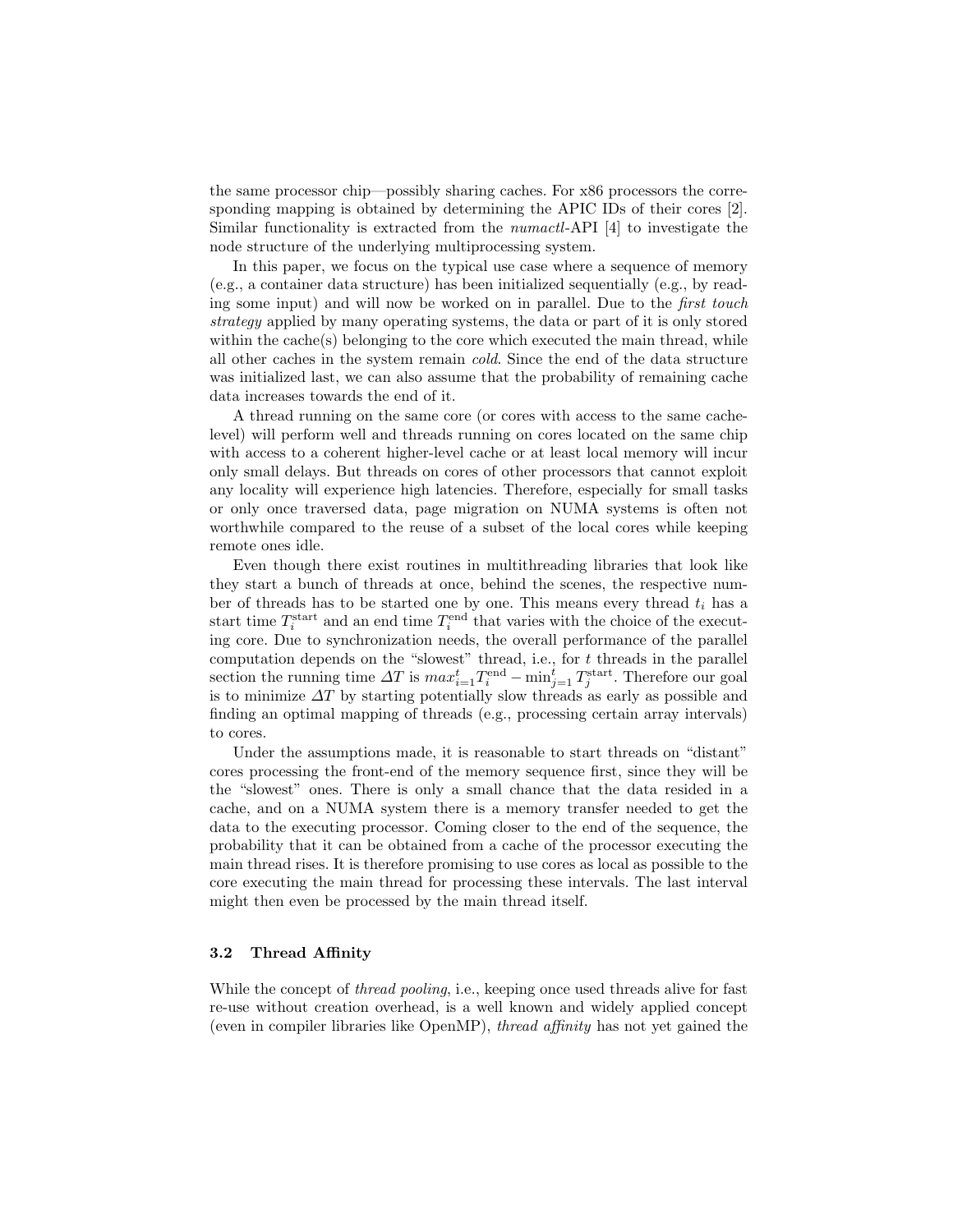focus it deserves. This is especially surprising since thread affinity can easily be combined with pooling leading to much more reliable parallel execution.

If we consider a multiprocessing system with  $k$  cores, our usual assumption is that, if we create  $k$  threads, these will be scheduled one-by-one on the  $k$ available units. In many cases this assumption is wrong and operating systems tend to schedule more than one thread on one core, or need some time slices to move threads to a less loaded one. The concept of *thread affinity* allows us to take control over the spreading of threads by explicitly configuring which thread shall run on which execution unit. Together with knowledge about the topology and memory design of the system, we use it as a powerful instrument to exploit algorithmic properties and significantly improve runtime latencies. Nearly all strategies that derive from the observations in Sect. 3 depend on the possibility to control the mapping of threads to execution units for exploiting data localities and available memory bandwidth.

The usual way thread affinity is implemented is by using OS functions. The Unix scheduler offers the function sched setaffinity() and when using POSIX threads [1], the function pthread setaffinity() can also be applied. Windows offers the API function SetThreadAffinityMask() for this purpose. Solaris also knows ways to implement thread affinity, but with the drawback that they all need privileged execution rights.



Fig. 2. Worst case scenario: using thread affinity (left); with flexible scheduling (right).

Despite all advantages, there exists a pathological example where the application of thread affinity may have negative impacts if other compute-intensive processes load one or more of the cores where threads are bound to. As a simple example for a dual-core processor, imagine some program P that can be trivially partitioned into two parts  $P_0$  and  $P_1$ . Suppose its parallel execution shall start at some point of time  $T_{\text{start}}$  and time  $t_{run}$  is needed to execute  $P_0$  or  $P_1$ . Now assume that at  $T_{\text{start}}$ , there is already another process  $P_{\text{f}}$  scheduled on core 1, as shown in the left part of Fig. 2. Since the thread that shall execute part  $P_1$  is bound to core 1, the scheduler is forced to wait until the end of the current time slice. If we abstract from the costs of context switches and assume that  $P_0$  can be shortly re-scheduled for synchronization, the running time of the program will be  $t_{\text{slice}} + t_{\text{run}} - T_{\text{start}}$ . If the binding could be released, as is indicated in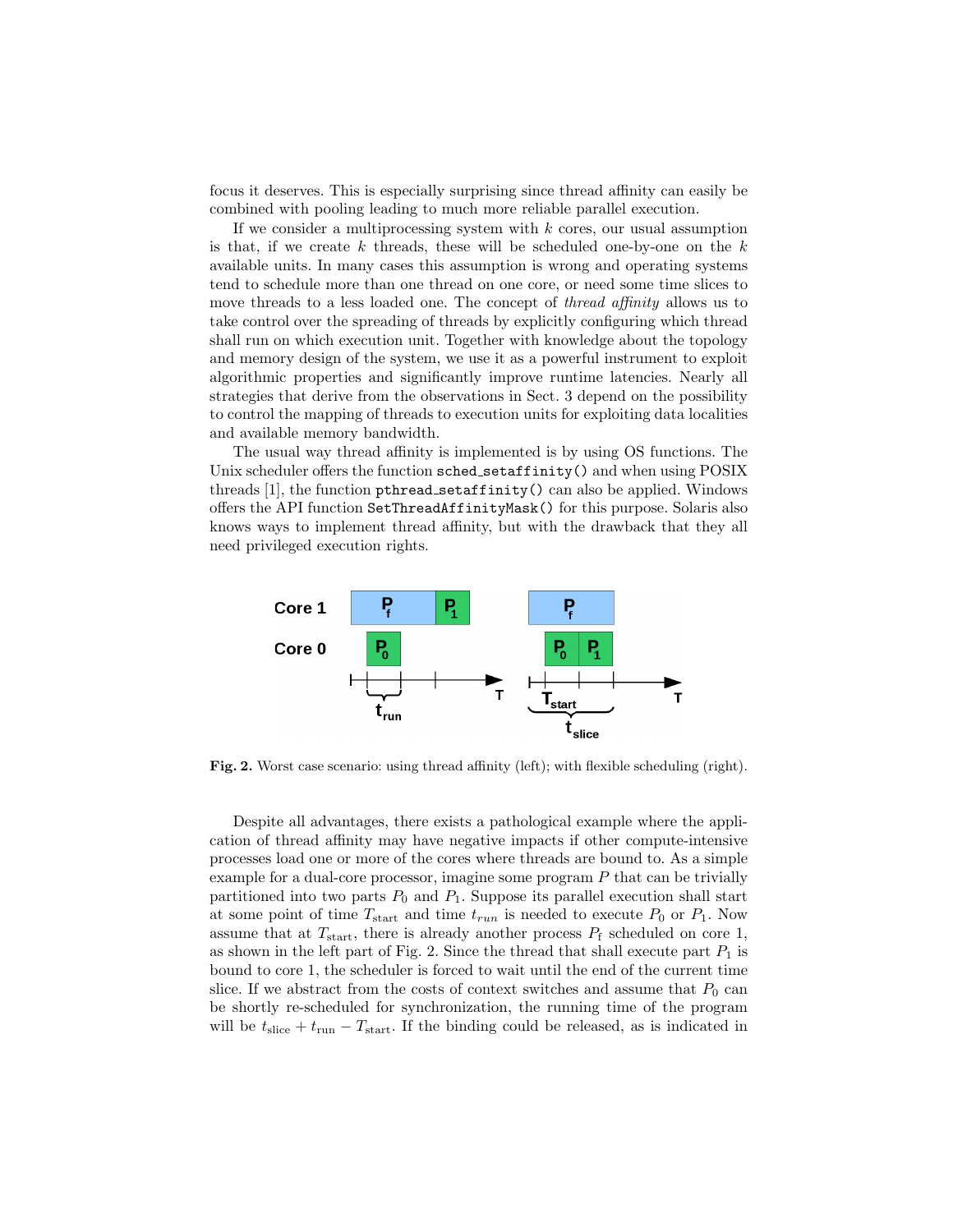the right part of Fig. 2, a running time of  $2 \cdot t_{\text{run}}$  would suffice. In contrast to the left scenario, this would mean no loss compared to sequential execution of P and with more cores speedup could still be achieved. To enable the release of a binding we could relax the restriction of a thread's affinity mask to only one core, but this would lead to non-optimal scheduling in other cases. One solution could be to augment the mask only if necessary—at the cost of additional overhead for testing the respective conditions. Experiments how to realize such a strategy efficiently are just in their infancy.

#### 3.3 General Pitfalls

When leaving the responsibility completely to the OS, it often happens that threads are dispatched on the same core that also executes the main thread. In the worst case, if the assigned tasks have running times in the order of a few time slices, every thread performs its tasks one-by-one instead of being moved to another core. Hence, a more or less sequential execution takes place. Even if this is not the case, a considerable performance penalty due to synchronization overhead results. Consider a thread that is to be awakened. No matter which implementation of threads is used, some time before it will have acquired a mutex lock and called the wait() function of a condition variable, which releases the lock again. If now the main thread wants to wake up the thread, it locks the mutex and calls signal() for the corresponding condition variable. Afterwards it would unlock the mutex. Experiments [6] have shown that the signaled thread may receive a time slice before the main thread has reached the atomic part of the unlock, like shown in Fig. 3. As returning from wait() results in a try to re-lock the mutex, the time slice will be spent with waiting, until, in the next time slice assigned to the main thread, the unlock completes.

| main thread   | thread                     |  |  |
|---------------|----------------------------|--|--|
|               | lock(mutex)<br>wait(mutex) |  |  |
| lock(mutes)   |                            |  |  |
| signal()      | - lock(mutex)              |  |  |
| unlock(mutex) |                            |  |  |

Fig. 3. Synchronization process between the main thread and a computation thread.

In Sect. 4 we will see that it can even be profitable to use less than the maximum available execution units for a given task. As shown in [6], the execution time needed to perform a task on a given input size by a single thread taking part in the parallel execution can increase when the overall number of participating threads rises. This is the case if the memory controller is saturated or if inter-processor communication has to be used in a NUMA system. Even the assumption that the sustainable memory bandwidth for one processor is sufficient to serve all its cores is wrong as our and other [5] results demonstrate. Especially if we decide to use only a subset of the available threads, it is important not to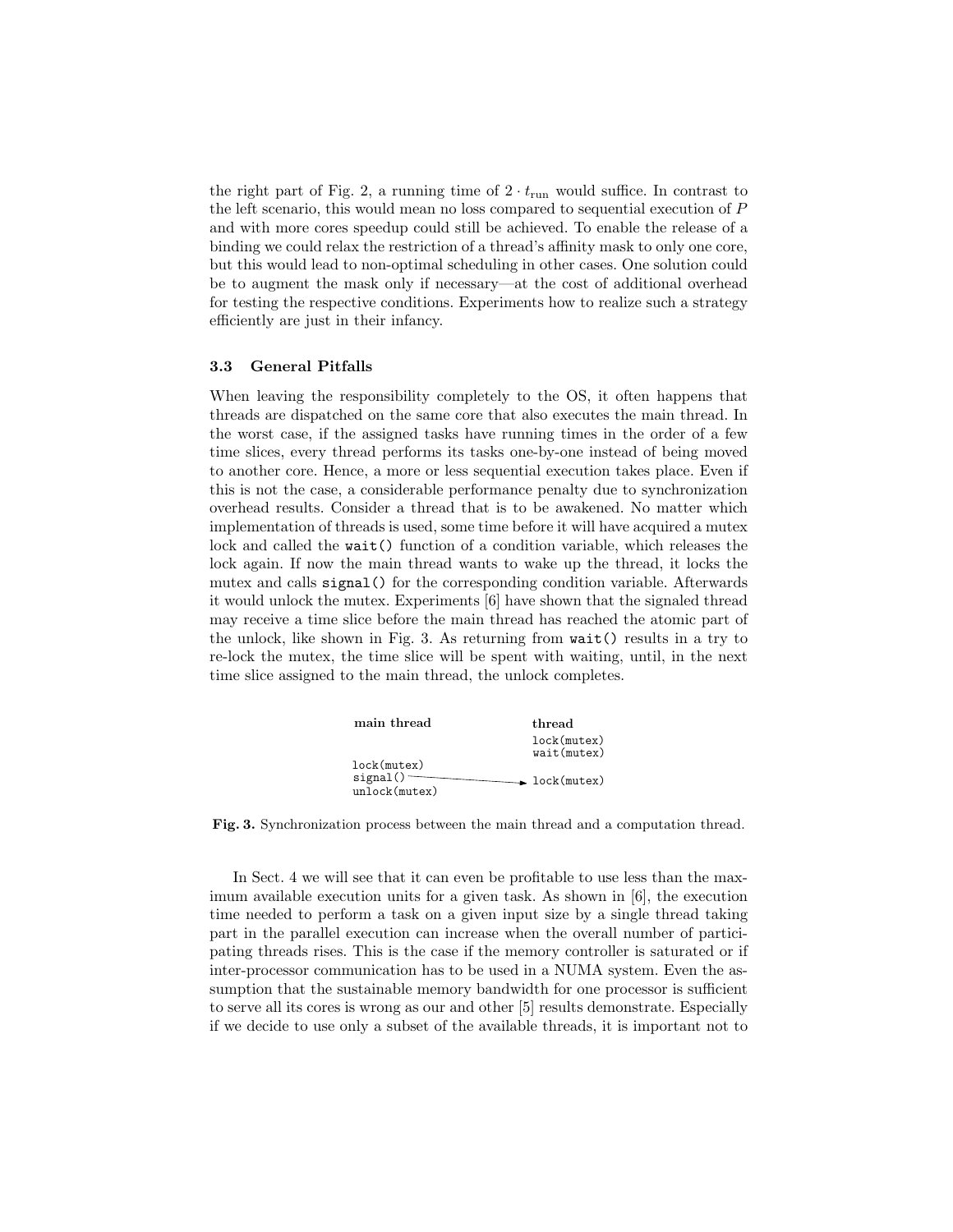start with the most "distant" ones, but to use those that are most local to the core which initialized the data. Employing this strategy we can be considerably faster than if we would have spread the work randomly.

#### 3.4 Implementation of Dispatch Strategies

In order to facilitate flexible strategies for different subsystem designs and scenarios by means of thread affinity, we implemented a thread-pool that keeps threads sorted according to their topology in the system. To avoid the issues described above, we also control which core executes the main thread and bind no other thread to it. Hence, now every sequential initialization will be performed on that known core that we now refer to as  $c_{main}$ . We implement dispatch strategies optimized for different memory subsystem designs, tasks, and numbers of participating threads by deciding to group threads on, e.g., the processor comprising  $c_{main}$ , or to alternate between the available processors in order to balance load and optimize bandwidth. For this purpose, the functions that realize the selection of particular threads mainly operate on the sorted array mentioned above.

In case of a *compute-bound* operation with dynamic load balancing, two major properties have to be taken into account, namely the memory architecture and the number of threads to use. Due to our assumption to work on sequentially initialized data, we emphasize on exploiting locality on NUMA systems. That is, the dispatching function will not alternate between the nodes, but try to use as many cores from the processor comprising  $c_{main}$  as possible. In other scenarios with threads allocating a lot of memory themselves, a bandwidth-optimizing distribution strategy would be more appropriate. On an SMP architecture, incorporating cores of another processor does not incur higher delays. Additionally, if the processors have their own bus connections to the memory controller (like in our Penryn test system; see Sect. 4) it is worthwhile to use cores on distinct ones even if only two threads have to be dispatched, since using only one of them would not fully exploit the sustainable bandwidth of the controller.

In case of a memory-bound operation things become more complicated because, for small inputs, cache considerations decide whether a dispatch strategy is a good one or not. If the input entirely fits into the cache, it is generally difficult to be faster than sequential execution, since other cores have cold caches. To react on this, our dispatching function takes into account the amount of memory that will be worked on by a single thread as a third parameter. If we have small inputs and a coherent cache level for some or all cores on one processor, we try to dispatch all threads on the processor with core  $c_{main}$ . This leads to a trade off: Using less cores than available means a weaker parallelization, but these fewer threads now work on hot caches and receive much faster memory access. On SMP systems we can expect only little effects resulting from that, but on NUMA this strategy avoids the high latencies that would be incurred by a page migration to other processors. If the input size is bigger than the cache, local and remote cores will equally have to read from main memory. The cost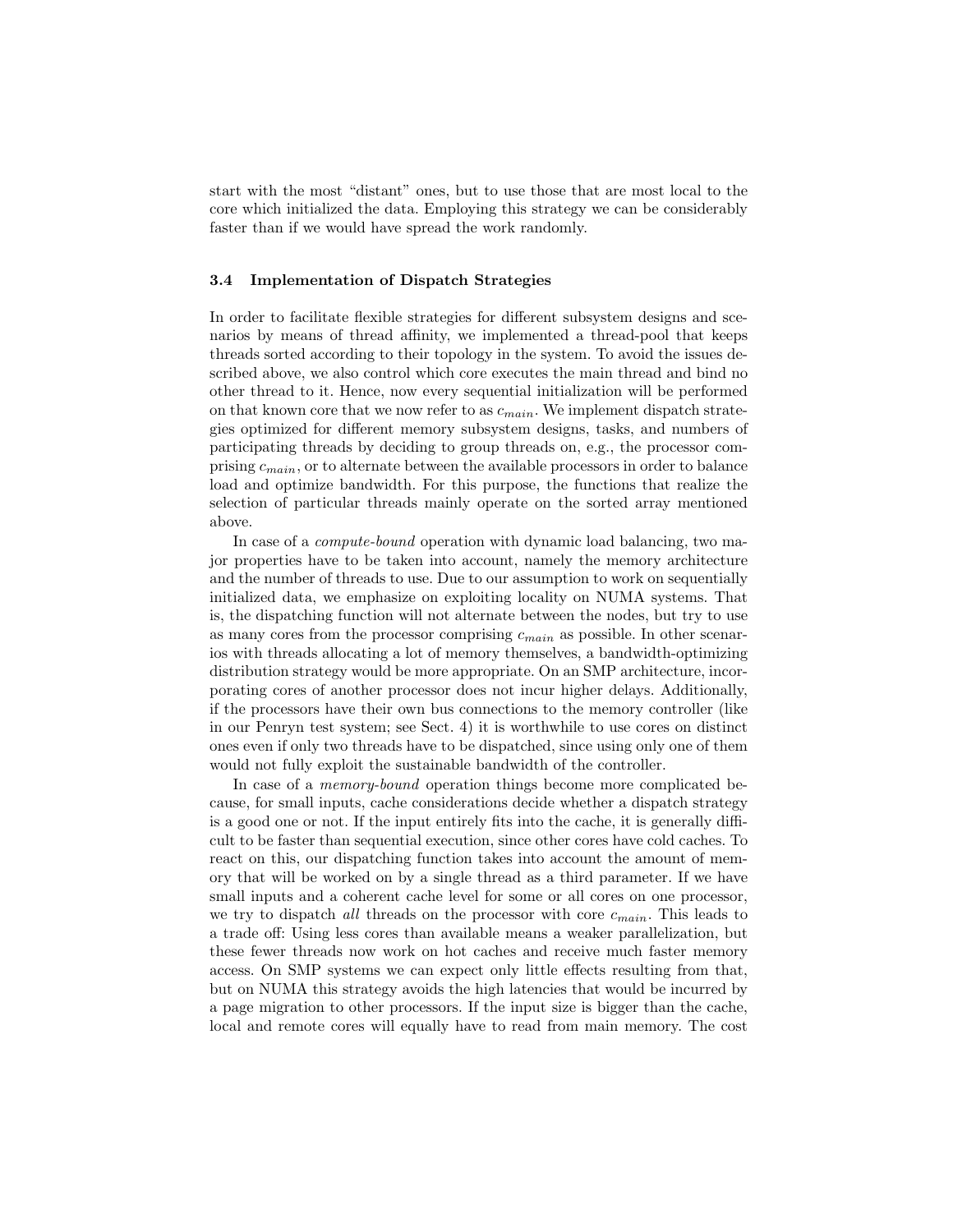for inter-processor communication can therefore be amortized by a stronger parallelization, so it is worthwhile to use cores on other processors, too. Similarly, if available, we can get more bandwidth by using multiple bus connections of SMP systems. The dispatching function starts the threads on cores of the other processors first as they will have the highest delays and then moves on to the processor with the main thread. If only a subset of the available cores is used, only as many "distant" cores as necessary are involved. Fig. 4 shows the resulting thread dispatch strategies for some example scenarios that can be mapped one-to-one to the test systems used in the evaluation.



(a) A 2-processor system with 4 cores and two cores sharing an L2-cache



(b) A 2-processor system with 4 cores and a shared L3-cache each

| scenario / core                               |  |  | 14 | 15 |  |
|-----------------------------------------------|--|--|----|----|--|
| NUMA (a) and (b), 4 threads, out-of-cache     |  |  |    |    |  |
| $ SMP(a)$ and (b), 4 threads, out-of-cache  0 |  |  |    |    |  |
| NUMA and SMP (a), 4 threads, in-cache         |  |  |    |    |  |
| NUMA and SMP (b), 4 threads, in-cache         |  |  |    |    |  |

(c) Example dispatchs for the above system architectures

Fig. 4. Treatment of different architectures by our thread management.

# 4 Experimental Evaluation

A good indicator for the performance of a thread management is its memory throughput. Due to the constantly growing gap between computational and memory throughput, most algorithms will not be able to scale linearly as long as they do not comprise intensive computations on a relatively small amount of data. Otherwise speedup can only increase to a certain factor well known as memory wall [8]. This factor cannot be superseded even by use of arbitrary numbers of cores, since every execution unit spends its time on waiting for memory transfers and additional units may even worsen the pollution of the memory bus. Another important measure is the speedup for small inputs. The advantages of efficient dispatching strategies, synchronization and small latencies achieved by a thin management layer can be visualized here. For our purposes, this focus is straight-forward, as we want to demonstrate the benefits of a hardware-aware thread management rather than present a competition between algorithms im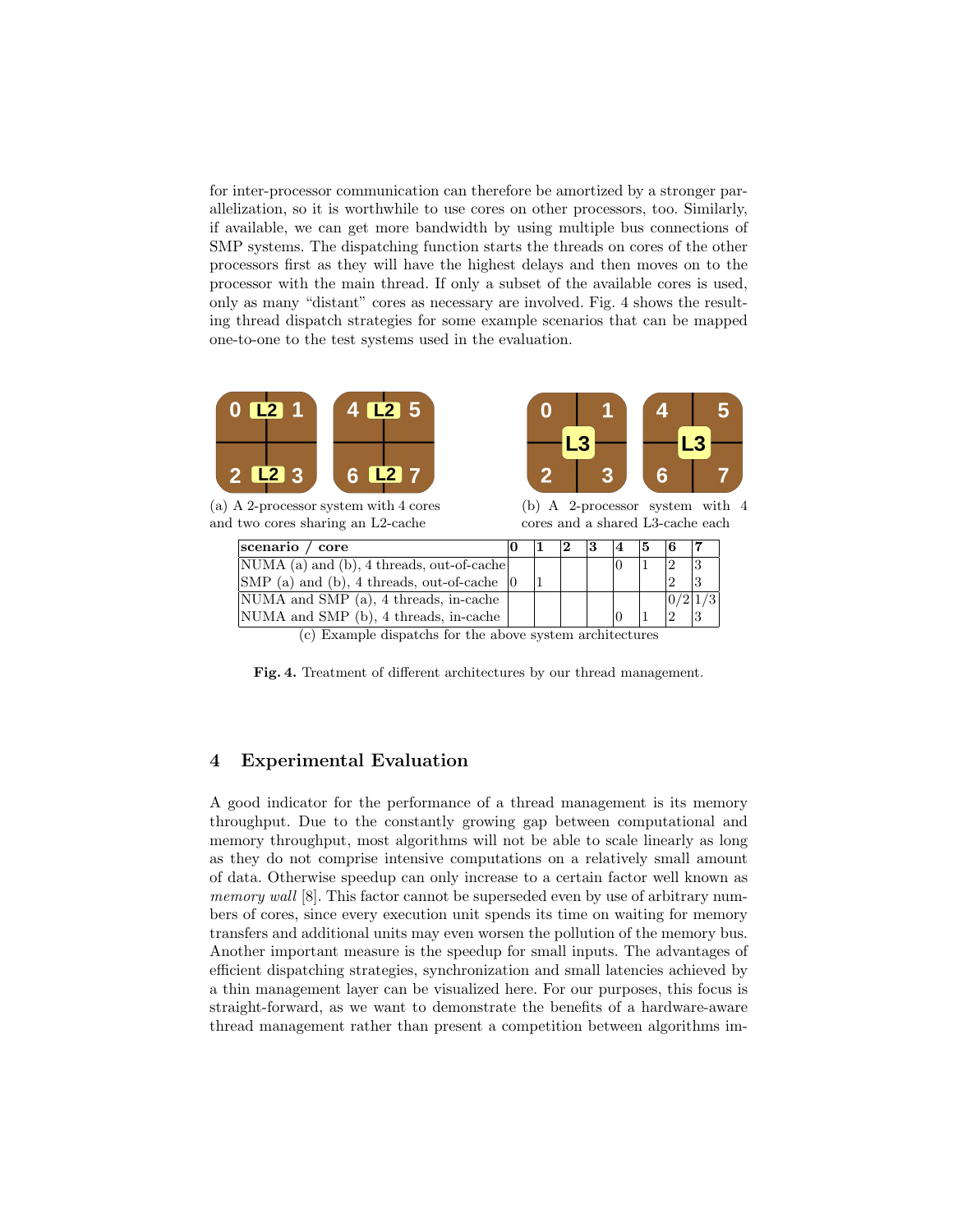plemented on top of different backends which have their own impact on the measured performance.

We consider two scenarios to demonstrate the advantages when using thread affinity. We begin with a shallow copy (the C function memcpy $()$ ) as an examination of a memory bound directive which can be trivially parallelized and therefore theoretically achieve a linear speedup only bounded by the sustainable memory throughput. With this example we gain insight about the current state of the memory gap mentioned above, sensitize for the dependencies between speedup and memory throughput, and demonstrate the effects of our cacheaware thread management. We intentionally do not use established benchmarks like, e.g., STREAM [7] for comparison because they initialize data in parallel. As a second experiment, we consider a more computationally intensive operation which is not memory bound. For this purpose, we choose the function partition() from the Standard Template Library, which is part of the C++ standard. It has been parallelized using dynamic load balancing [6, 11] and is now executed on top of our thread-pool. Being a basis for many sorting and selection problem algorithms, it is an adequate example to demonstrate the improved scalability and stability achieved.

#### 4.1 System Setup

The test systems used in our experimental evaluation are summarized in Table 1. For our benchmarks we use the C function clock gettime(), measuring wall clock time with a resolution of 1 ns on all test systems, and the  $g$ ++-4.4.1 compiler with optimization flag -O2. We compare the arithmetic average of the running times (or throughputs) of 1000 calls to the sequential and parallel function on different input data, thus wiping out cache effects between successive function calls. This simulates real world applications, which usually have cold caches before the start of a parallel computation. The pseudo-random inputs are equal for every number of used threads (by using seeds) and stored in containers of type std::vector. For the throughput benchmarks these are 64-bit floating point numbers, and for partition() we use 32-bit floating point numbers in the range  $[0, MAX\_RAND]$  with  $MAX\_RAND/2$  as pivot element. For our test systems  $MAX\_RAND$  is  $2^{32} - 1$ .

#### 4.2 Results

Fig. 5 shows the results for the memcpy() function. We first notice the typical progression of the line representing the sequential memory throughput. On all platforms we have a very high throughput at the beginning stemming from full in-cache data, which steadily decreases with the proportion of data that fits into the cache. When no data from the initialization is reusable, it becomes stagnant. For the parallel execution, we firstly observe a very poor performance due to the sequential initialization of the data, which is therefore only available in coherent or shared on-chip caches. Therefore and due to less overhead, execution with 2 (Penryn) or 4 threads (Nehalem and Shanghai) performs slightly better than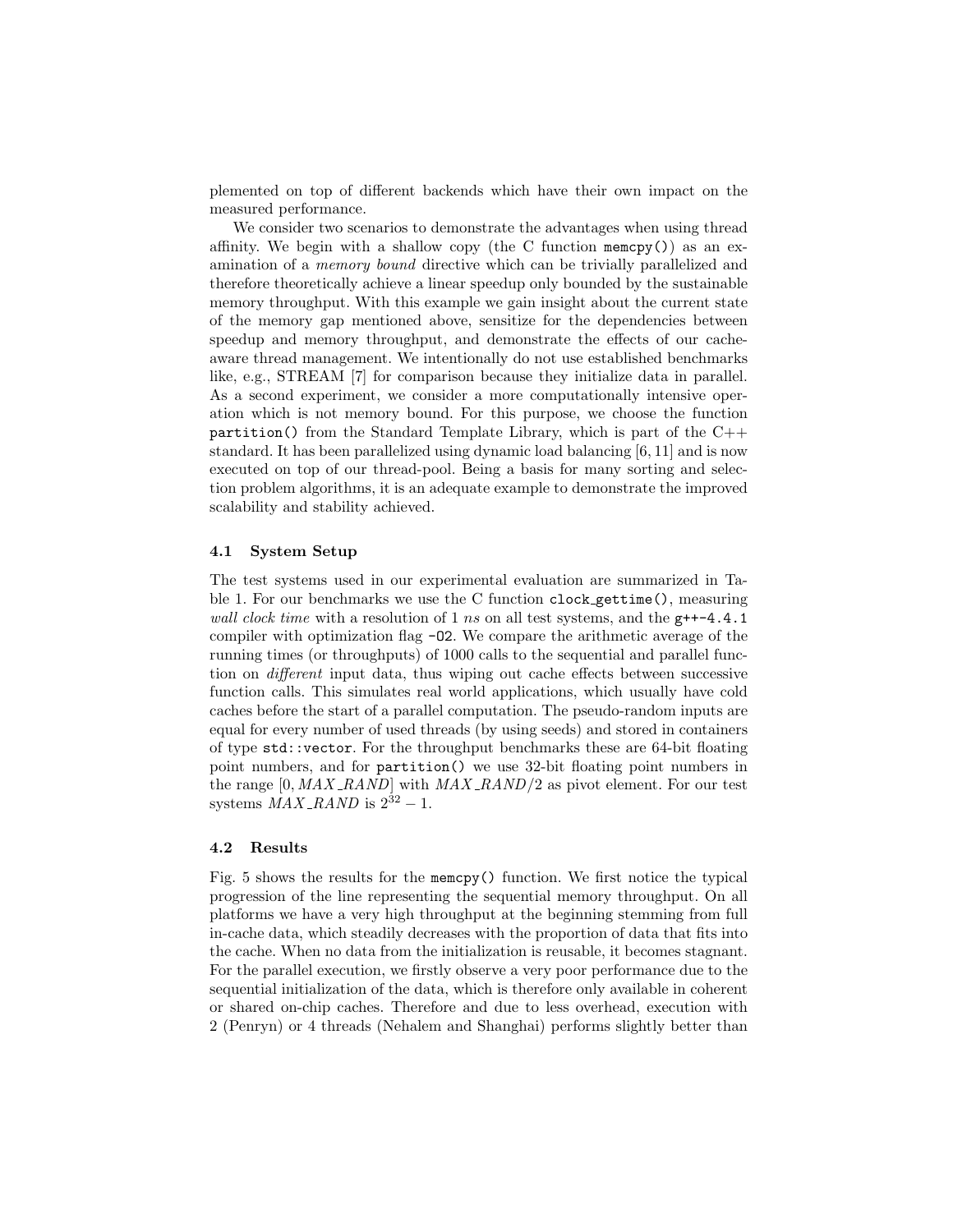|                                           | Nehalem                | Shanghai                           | Penryn                   |
|-------------------------------------------|------------------------|------------------------------------|--------------------------|
| <b>CPU</b>                                |                        | Intel Core i7 940 AMD Opteron 2378 | Intel Xeon E5430         |
| $\#$ CPUs / Frequency                     | $1/2.93$ $GHz$         | $2/2.4$ GHz                        | $\overline{27}$ 2.66 GHz |
| Cores per CPU                             | 4 (8 Threads)          |                                    |                          |
| Memory Architecture                       | Single                 | <b>NUMA</b>                        | UMA / SMP                |
| L1 Data / Instr. (Core) 32 $KB$ / 32 $KB$ |                        | 64 KB / 64 KB                      | 32 KB / 32 KB            |
| L2                                        | $256 KB$ per Core      | 512 KB per Core                    | $2 \times 6$ MB per CPU  |
| $L3$ (CPU)                                | 8 MB                   | 6MB                                |                          |
| Main memory                               | $12 \text{ } GB$       | $16 \; GB$                         | 8 <i>GB</i>              |
| $\overline{\text{Linux}}$ (x86-64) Kernel | $2.6.28 - 14$ -generic | $2.6.24 - 25$ -generic             |                          |

Table 1. Systems used for benchmarks.

with more threads. This effect dominates and leads to peak throughputs on all test systems until the input size runs ahead the cache size, e.g., at  $10^6$  (8) MB) for the Nehalem system. Using the presented hardware-aware approach we generally achieve a higher throughput than without thread affinity in this interval. Afterwards, the throughput becomes solely dependent on the bandwidth to the memory where the input was stored after initialization. As claimed before, all platforms cannot even serve their execution units with twice the sequential throughput. When the input size reaches a certain threshold, the gap between our multithreading strategy and the performance of the OS becomes smaller, since tasks now run long enough to be successively spread over all cores and smaller latencies gained by a smart dispatch order do not further dominate the overall execution time.

Fig. 6 gives the results for the partition() function. We observe very similar results on the Nehalem and Shanghai systems with excellent scaling for the highest input sizes measured. The performance of the Penryn system is reasonable, despite that the additional speedup using 6 and 8 threads is not comparable to the other systems. While the proposed hardware-aware implementation begins to scale already for small inputs, the lines representing execution without affinity have a less steady and sometimes even chaotic progression. Again and due to the same reasons, for the highest input sizes applied the respective lines tend to close up to each other.

# 5 Conclusion

We have presented a hardware-aware approach for efficient thread management. We pointed out how thread affinity can be used to improve speedup as well as stability of parallel executions and showed the effect of these improvements using two practical examples, namely a memory bound copy scenario and a function for partitioning a range of numbers. We can conclude for both scenarios that the use of thread affinity in connection with knowledge about the underlying processor topology and memory subsystem has lead to better and more reliable memory throughput and scalability. As claimed in the introduction, we confirmed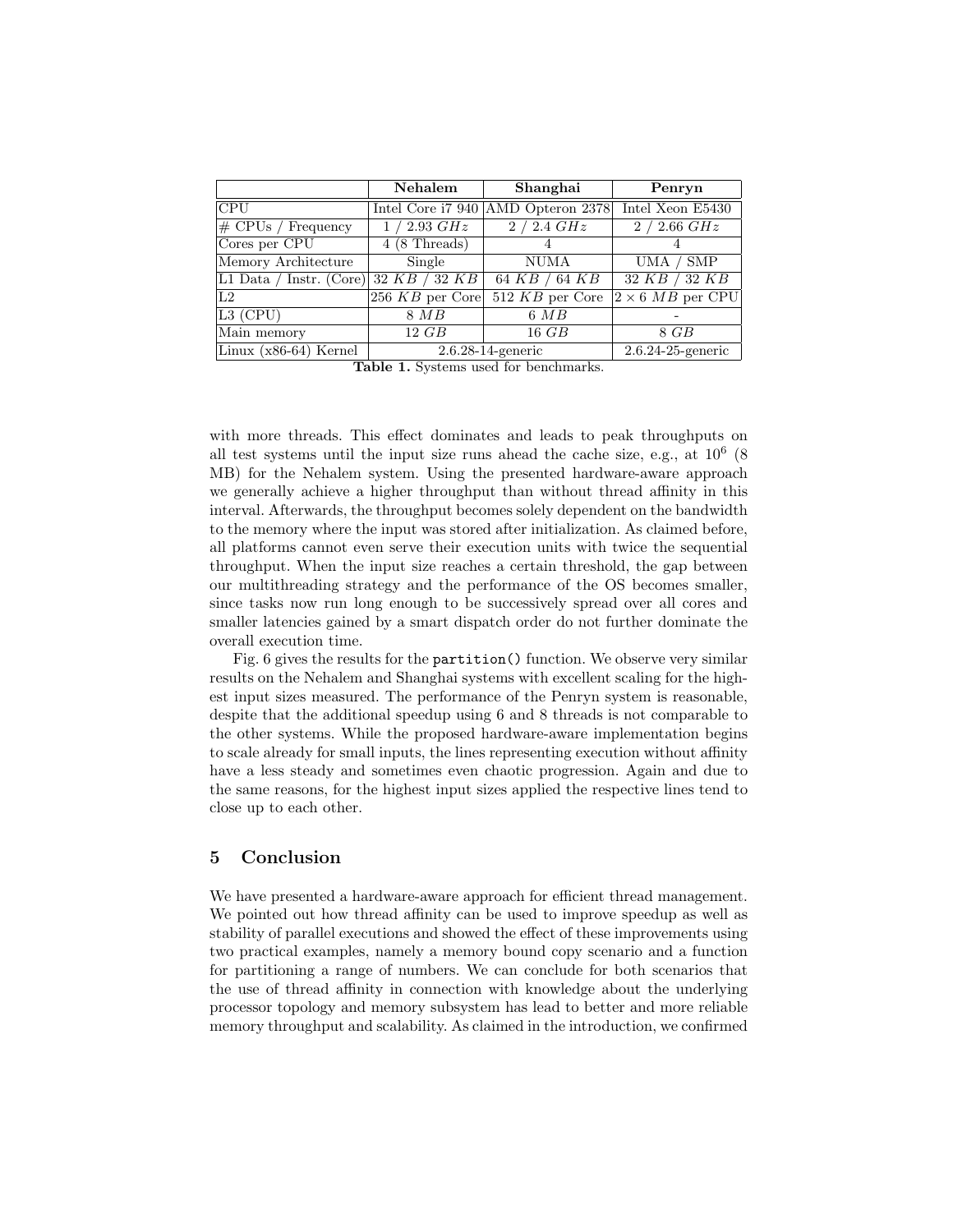

Fig. 5. Throughput for memcpy(): Nehalem (top), Shanghai (middle), Penryn (bottom)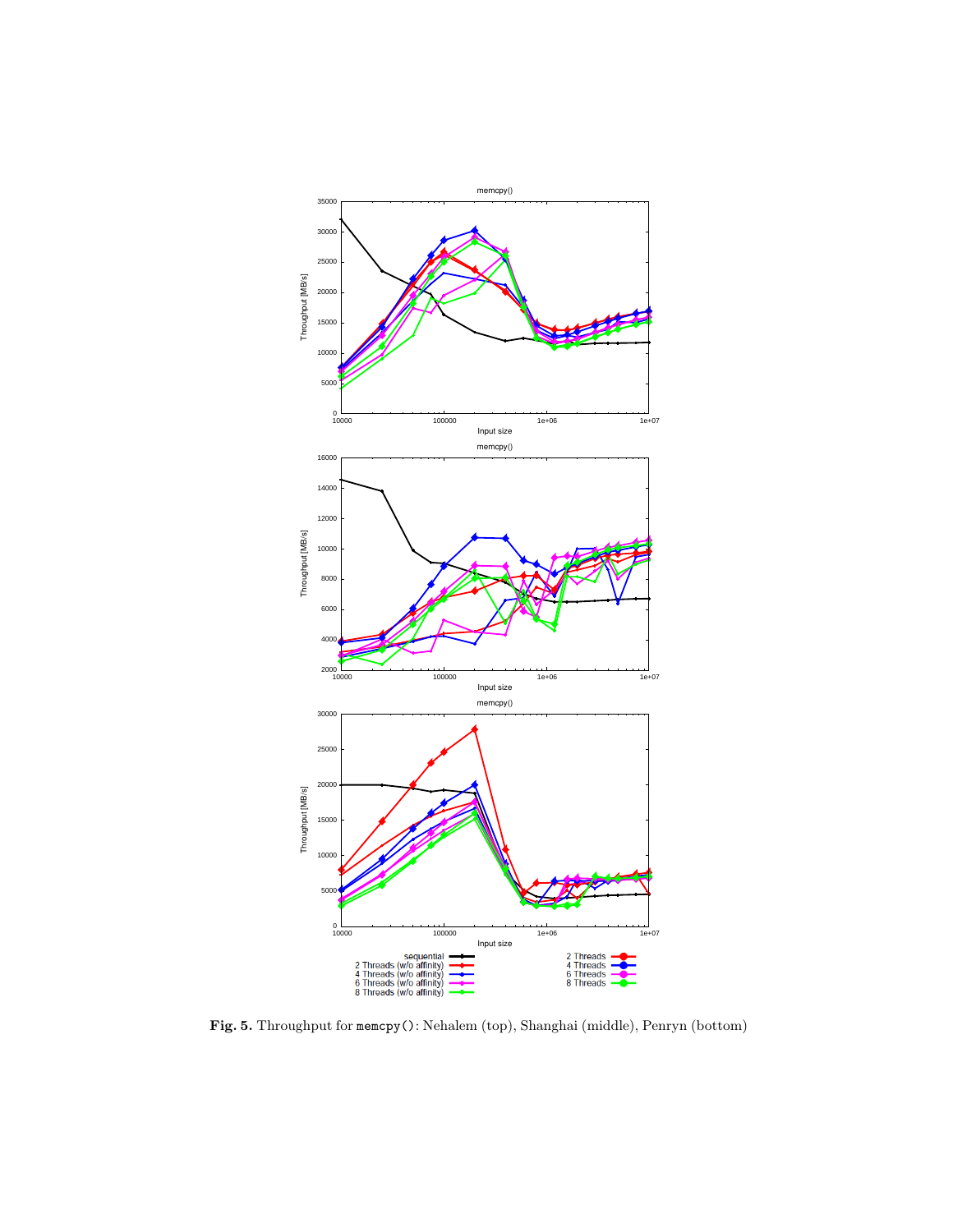

Fig. 6. Speedup for partition(): Nehalem (top), Shanghai (middle), Penryn (bottom)